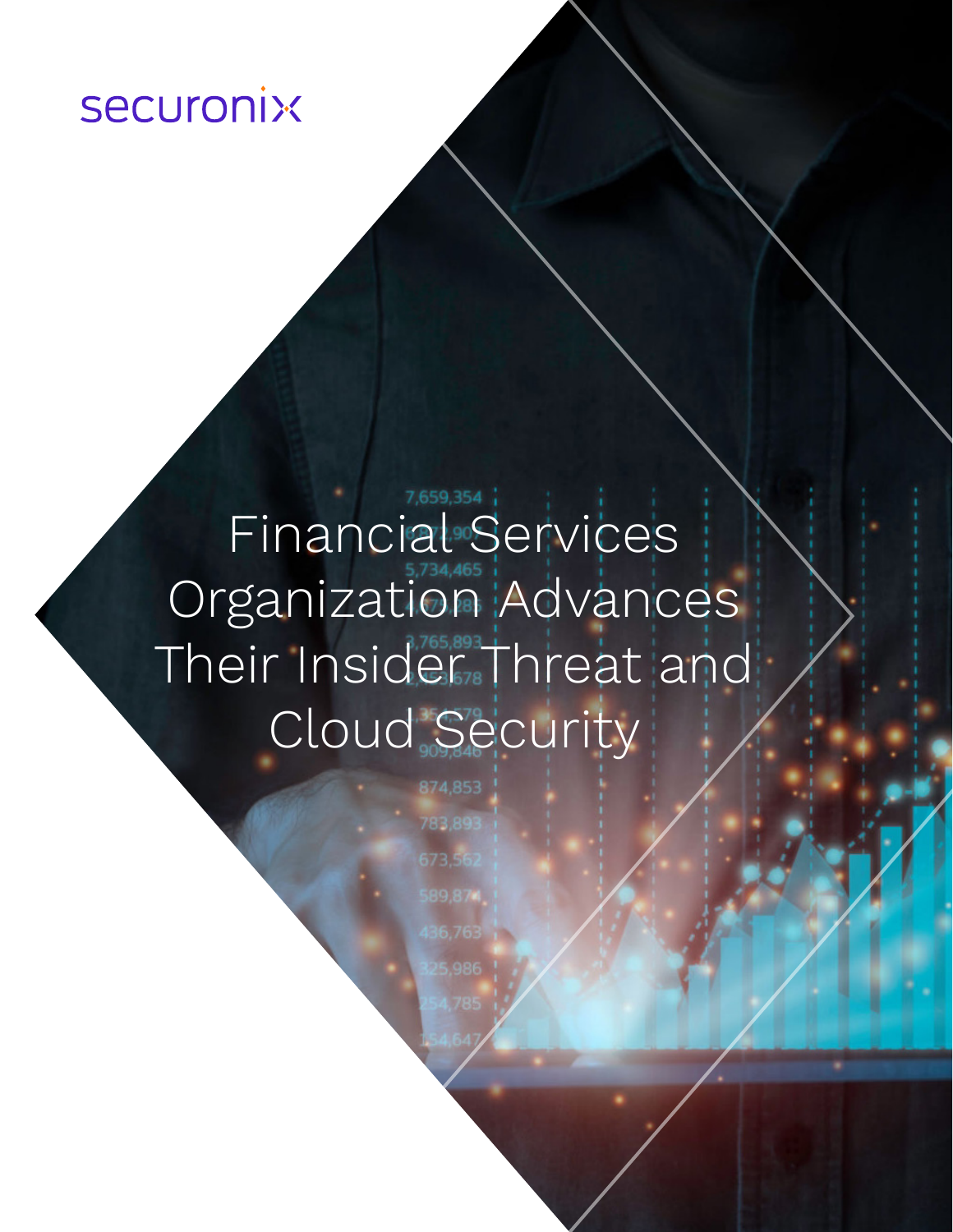Financial Services Organization Advances Their Insider Threat and Cloud Security

#### CASE STUDY

**securonix** 

 $\mathcal{O}_{\mathcal{F}_\mathcal{G}}$ 

This financial services organization offers consulting services to help thousands become more financially independent. Based in the United States, they prioritize insider and cyber threats.

#### The Challenge: Alert Fatique Left Organization Susceptible to Insider Threats

A large financial services organization suffered from alert fatigue that left them unable to discern which incidents posed a credible threat to their business. Confidence in their previous tool was low, and their analysts were struggling to proactively identify and mitigate risk amidst the noise.

In their search for a new solution, they decided to prioritize strong UEBA capabilities, which made Securonix a top choice. Along with reducing alert fatigue, they needed a tool that could help them understand the behavior of their call center employees and monitor for insider threats. UEBA would help to pinpoint insider threats such as employees sending confidential information to their personal email accounts.

Initially, the company tested a few solutions but soon realized that Splunk was too expensive and LogRhythm would require significant personnel resources to operate effectively. Neither option would bring value to their organization.

#### The Solution: Securonix for Insider Threat and Cloud Security

Securonix Next-Gen SIEM was determined to be the right choice due to its superior UEBA capabilities for insider threat detection and response. The organization appreciated Securonix's approach of combining related events together into a timeline view and liked how easy the search function was to navigate.

The organization's security team was able to quickly go through training and began the migration process. First, they focused on setting up analytics to detect and respond to threats across their Microsoft applications. Then, they focused on the important use case of detecting insider threats from employees who were sending confidential information to their personal email accounts.